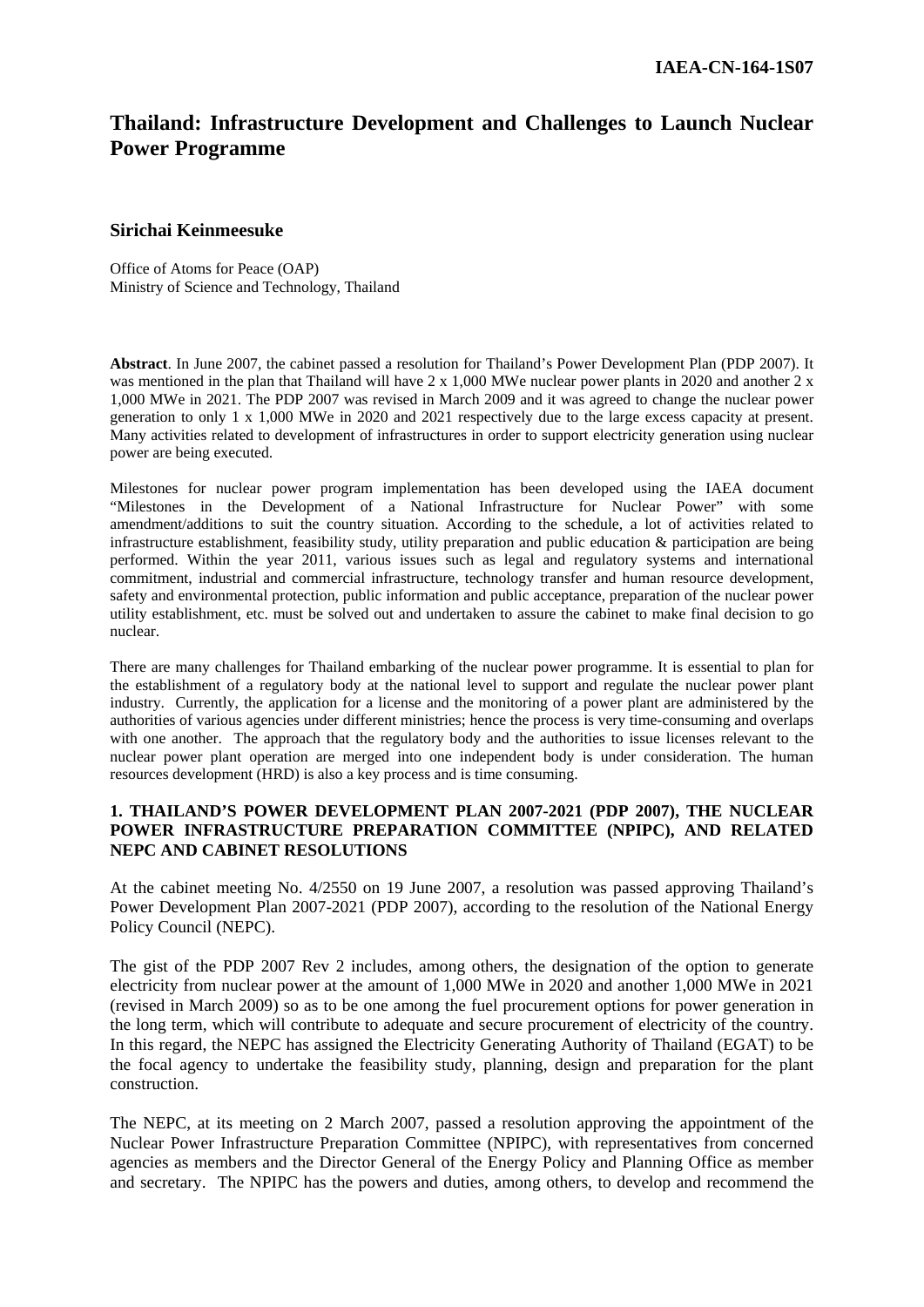implementation plans, measures and guidelines on the preparation of the following issues: the legal and regulatory systems and international commitments; human resources; and the development and promotion of nuclear power deployment for electricity generation, including the public information to create accurate knowledge and understanding of a nuclear power plant, which will eventually lead to the public acceptance.

The NPIPC had developed a preliminary draft of the Nuclear Power Infrastructure Establishment Plan (NPIEP) and presented to the NEPC on 18 October 2007. The following resolutions were passed by the NEPC:

- Approving in principle the preliminary NPIEP and assigning the NPIPC to undertake a detailed study in order to develop the complete plan for further submission to the NEPC
- Granting consent to the establishment of the Nuclear Power Program Development Office (NPPDO) as an agency under the Ministry of Energy
- Approving the implementation of the Project on Creation of the Public Knowledge, Understanding and Participation with regard to Nuclear Power, by organizing at least eight seminars within six months
- Approving the implementation plan for the first three years (2008-2010), by assigning the NPIPC to further develop the plan in detail
- Approving the budgetary framework for the implementation during the first three years (2008- 2010), totaling 1,800 million Baht (about US\$ 53 million), to be used for the establishment of NPPDO and implementation according to the plans on: Legal and Regulatory Systems and International Commitments; Industrial Infrastructure and Commerce; Technology Transfer and Human Resources Development; Safety and Environmental Protection; Public Information and Public Acceptance; and Nuclear Power Utility Planning, by establishing the budget as part of the budget of the Ministry of Energy, and the Ministry of Energy is trusted with further deliberation on the budget procurement
- Agreeing that, for the regulation at the initial stage, the existing various laws related to atomic energy for peace shall be temporarily applied; then the Ministry of Energy and the Ministry of Science and Technology are assigned to develop the bill to be specifically enforced on the regulation of standards and safety related to nuclear power, which shall cover all concerned issues

The above-mentioned resolutions of the NEPC were later approved by the cabinet on 30 October 2007.

# **2. THE NPIPC WORK APPROACHES AND THE ROLES OF THE IAEA**

The NPIPC has followed the following major approaches in executing its duties.

### *2.1. For the feasibility study and preparedness for the deployment of nuclear power for electricity generation, implementation of the following has been undertaken in parallel*

- the planning for nuclear power infrastructure
- the planning for nuclear power utility

The outcome of the NPIPC work execution is the development of the Nuclear Power Infrastructure Establishment Plan (NPIEP).

In this regard, the guidelines, criteria, standards and implementation procedures of the IAEA, as shown in numerous reference documents, have been used as the guidelines to start the work with. In addition, cooperation and assistance from IAEA experts have been requested as Thailand is also an IAEA member.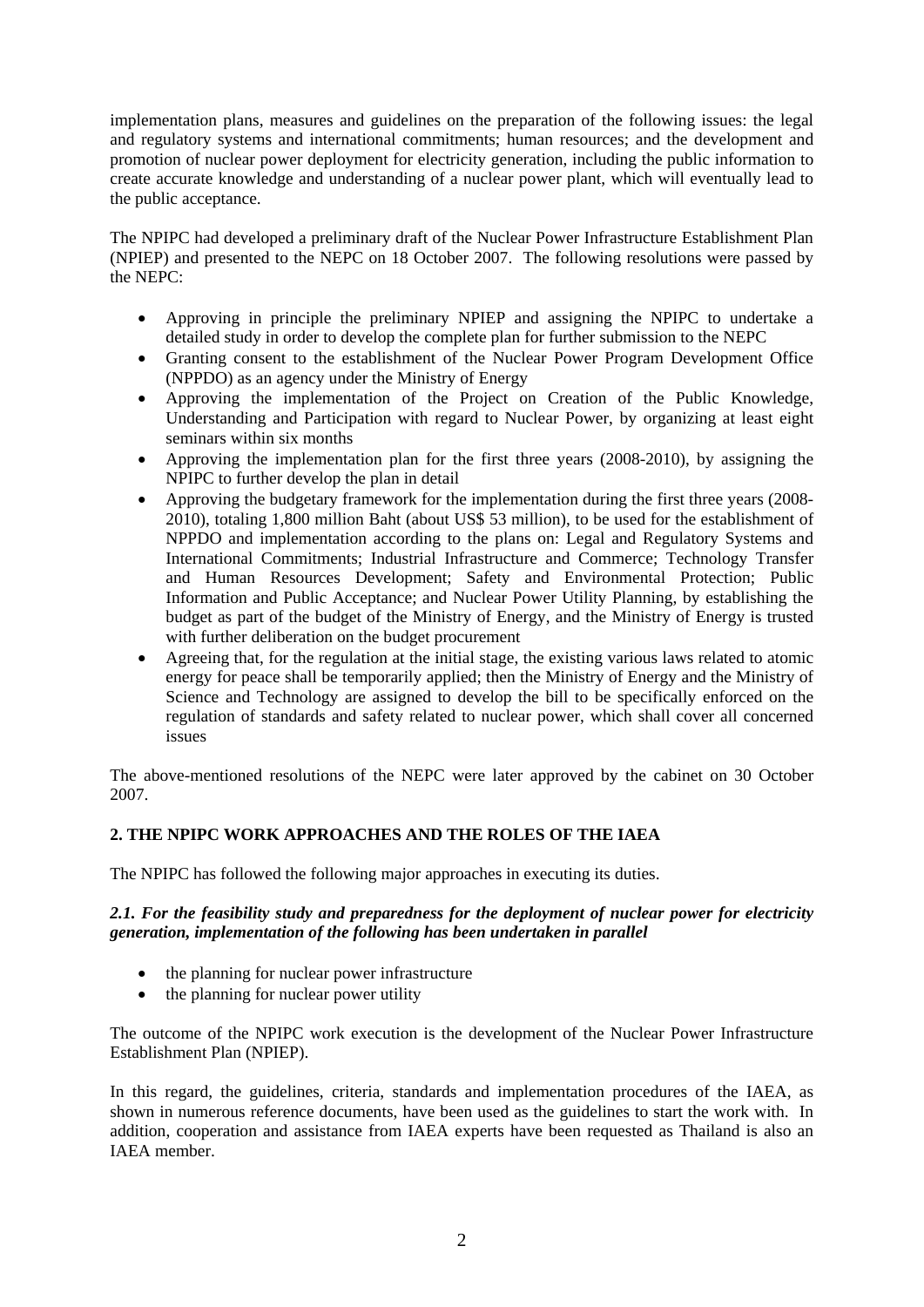# *2.2. The NPIPC has appointed the following seven (7) Sub-committees to assist with the study on pertinent key issues*

- The Sub-committee on the Legal and Regulatory Systems and International Commitments
- The Sub-committee on the Industrial Infrastructure and Commerce
- The Sub-committee on the Technology Development and Transfer and Human Resources Development
- The Sub-committee on Nuclear Safety and Environmental Protection
- The Sub-committee on Public Information and Public Acceptance
- The Nuclear Power Utility Planning Sub-committee
- Under this Sub-committee, three working groups have been appointed to assist with the duty execution, namely
- The Working Group on Institutional Structure Preparation, chaired by the Deputy Permanent Secretary of Science and Technology
- The Working Group on Nuclear Power Utility Technical Aspects;
- The Working Group on the Feasibility Study of Nuclear Power Plant
- The Sub-committee on the Drafting of the Nuclear Power Infrastructure Establishment Plan

# **3. PRINCIPLES AND RECOMMENDATIONS OF THE INTERNATIONAL ATOMIC ENERGY AGENCY (IAEA)**

The major preliminary infrastructure required for the implementation plan development with regard to the nuclear power plant construction and operation includes the following:

- National laws on nuclear power
- Nuclear Regulatory Body (NRB)
- Physical facilities
- Knowledge base and human resources
- Guidance and standards related with infrastructure issues

The key principles for nuclear power utility control involve the followings:

- Safety
- Security
- Safeguards

### **4. NPIEP MILESTONES FOR NUCLEAR POWER PROGRAM IMPLEMENTATION**

Based on the study of the IAEA document on the "Milestones in the Development of a National Infrastructure for Nuclear Power," the NPIEP Milestones for Nuclear Power Program Implementation has been developed with some amendments/additions to suit the situations in Thailand, which can be divided into the following.

### *4.1. Phase 0.1: Preliminary Phase, with an implementation duration of one year (2007-2008). The following activities have been undertaken*

- The appointment of the NPIPC and associated seven Sub-committees
- The deliberation on key issues and milestones of the Nuclear Power Program
- The development of the NPIE

### *4.2. Phase 1: Pre-project Activity Phase, with an implementation duration of three years (2008- 2011). The following activities have to be undertaken*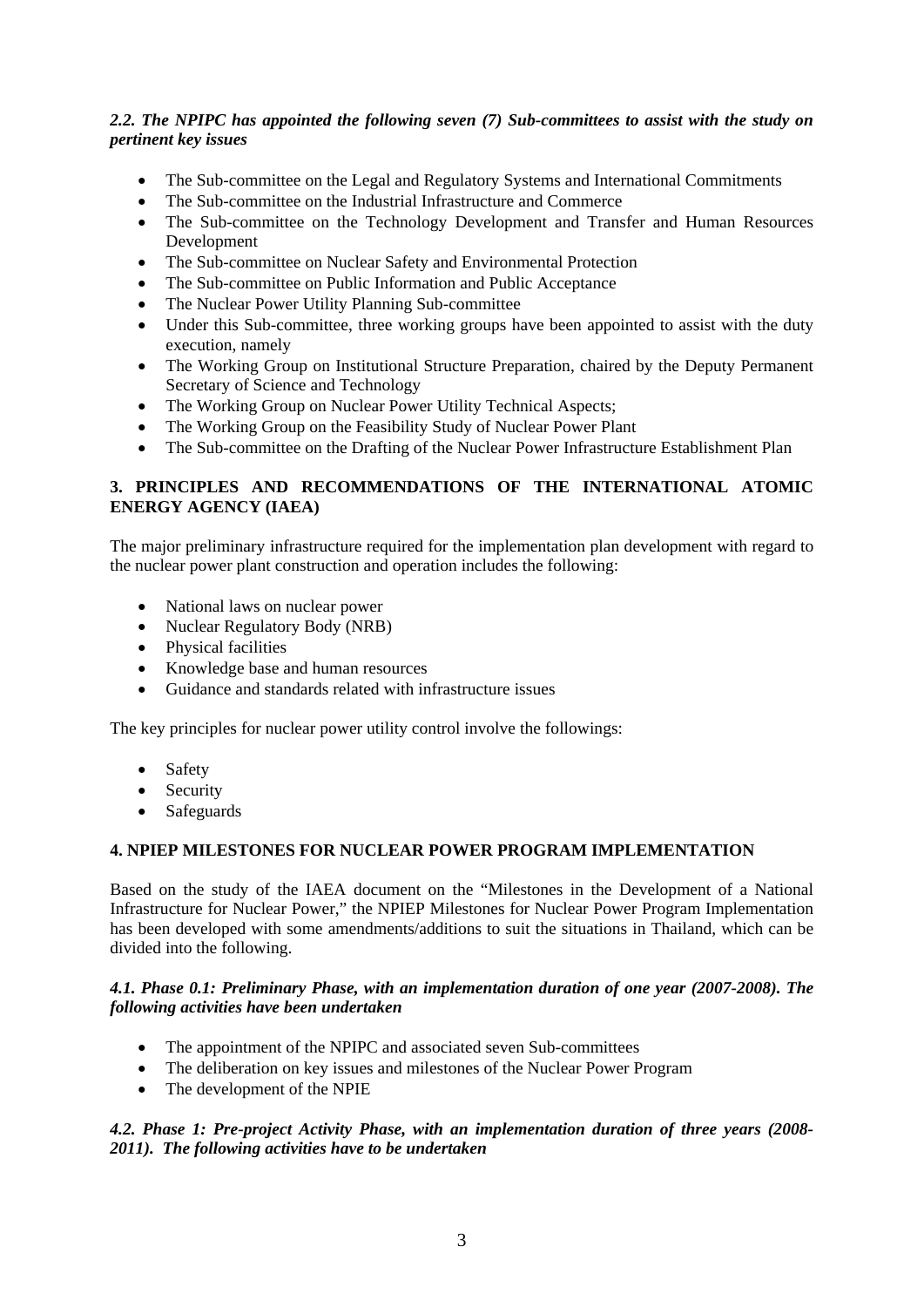- Approve the NPIEP
- Set up the Nuclear Power Program Development Office (NPPDO)
- Commence the work on infrastructure establishment to accommodate the Nuclear Power Program (NPP)
- Survey potential sites for the nuclear power plant construction
- Finalize the NPP feasibility study
- Create public knowledge, understanding and participation

### *4.3. Phase 2: Program Implementation Phase, with an implementation duration of three years (2011-2014). The following activities have to be undertaken*

- Commence the implementation of the NPIEP and stipulated Milestones
- Complete the Nuclear Regulatory Body establishment
- Enact legislation and international protocols
- Select suitable sites for bids
- Select technology and qualified suppliers
- Prepare to call for bids

### *4.4. Phase 3: Construction Phase, with an implementation duration of six years (2014-2020). The following activities have to be undertaken*

- Complete the implementation of the NPIEP
- Complete the bidding process
- Commence designing & engineering work
- Manufacture components and related equipment
- Commence the construction and equipment installation
- Carry out test runs and inspection of plant systems
- Issue the NPP commissioning license

### *4.5. Phase 4: Operation Phase, from 2020 onwards. The following activities have to be undertaken: Commence commercial operation*

Operation & maintenance Planning for generating capacity expansion in the future Planning for the development of related industries and technologies

### **5. SUMMARY OF NUCLEAR POWER INFRASTRUCTURE ESTABLISHMENT PLAN (NPIEP)**

### *5.1. Legal and Regulatory Systems and International Commitments*

The Plan for the establishment of Legal and Regulatory Systems and International Commitments related to the use of nuclear power for power generation has been developed. Recommendations have been made on the organizational structure of the regulatory body and the amendment of related laws and regulations to facilitate the nuclear power program implementation. Also recommended is the guidelines on the review of the Atomic Energy for Peace Act, B.E. 2504 (1961), to be up-to-date and efficient and to be in conformity with the international covenants and standards, as stipulated by the International Atomic Energy Agency (IAEA), e.g. by requiring that the national laws on nuclear power and on the powers and duties of the nuclear regulatory body be established. For the operation of a nuclear power plant, the government must establish and maintain laws (including international protocols) on nuclear safety regulation and on continuous safety control by the regulatory body, and laws on other key aspects, e.g. nuclear security; radioactive materials and atomic energy; civil liability for nuclear damage; radioactive waste & spent fuel management and decommissioning of a nuclear power plant; commitments to the Treaty on the Non-Proliferation of Nuclear Weapon and additional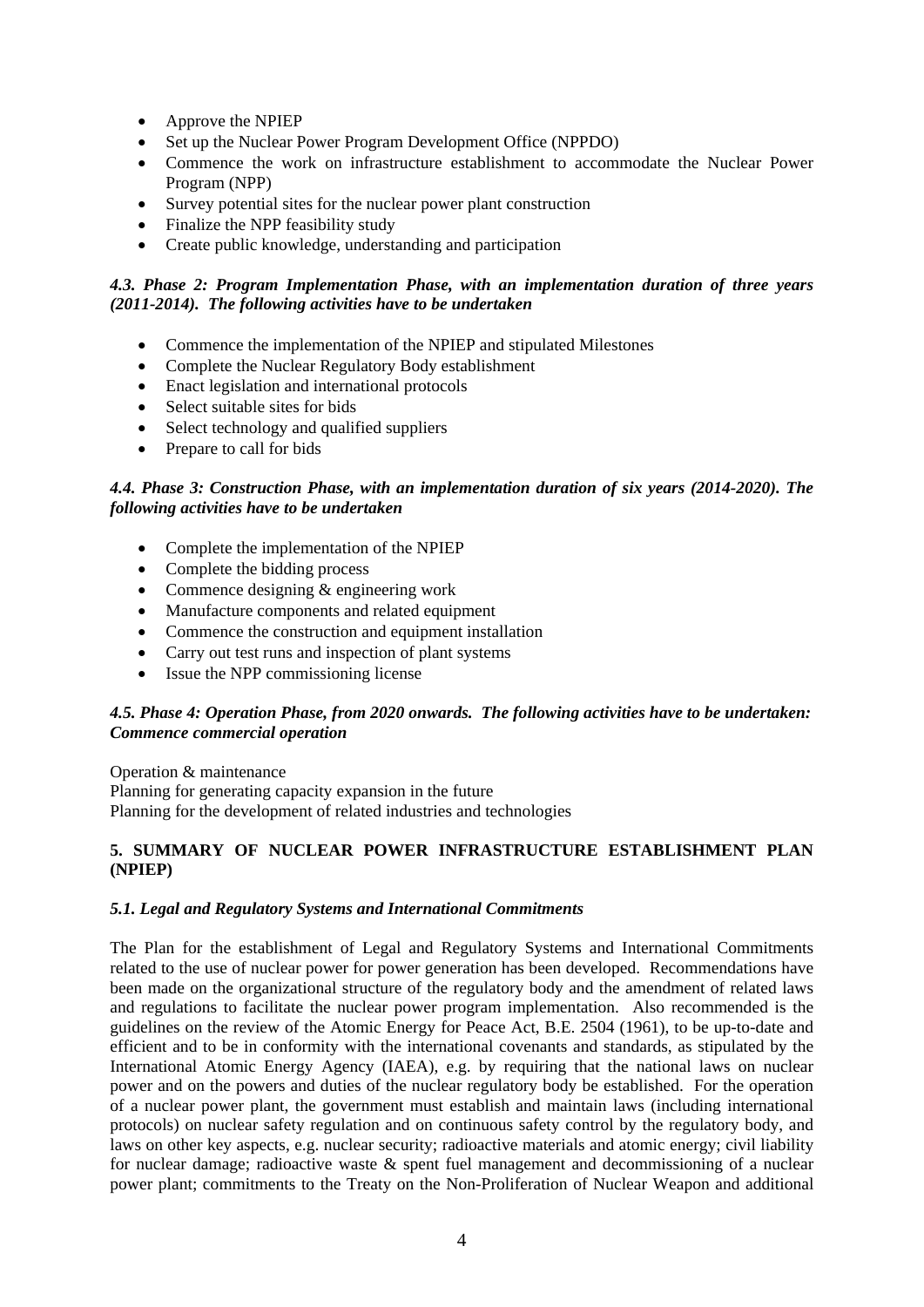protocols; compliance to the commitments under various treaties and international agreements; environmental protection; early notification of a nuclear accident; foreign investment; and nuclear power plant security.

## *5.2. Industrial and Commercial Infrastructure*

For a country that does not have its own nuclear technology and thermal power plant technology, a nuclear power project may have to start with a construction engagement using the turn-key approach or engagement with partial participation, depending on the technological preparedness and the capacity to manage a complex project. In the case of Thailand, there has been no development of the heavy industry and the machinery/equipment industry related to a power plant, except for the development, to some extent, of the construction work and construction materials. However, the Electricity Generating Authority of Thailand (EGAT), the designated utility operator, has had considerable expertise and experiences in the construction of thermal power plants for more than 50 years. EGAT can handle the designing and construction of thermal power plants and has the capability to manage complex projects. Therefore, it can be assumed that, for the construction of the initial nuclear power plants, engagement using the turn-key approach for the whole project may be chosen. On the other hand, conditions may be stipulated that locally produced construction materials be used, such as structural steel, concrete, certain types of pipes, electric wires, transformers of certain capacities, insulators, air-conditioners, etc. provided that these materials or equipment meet the designated standards. Alternatively, construction engagement with partial local participation may be chosen, for example, for the parts concerning the construction work and civil, mechanical and electrical engineering that are similar to a thermal power plant using steam from ordinary technology. As for components related to nuclear technology, participation may not be feasible at the initial stage of the nuclear power plant (NPP), but may be possible at a later stage if support is given and the human resources development & technology transfer program is implemented in a proper direction.

## *5.3. Technology Transfer/Development and Human Resource Development*

With regard to technology transfer for the nuclear power plant industry development of the country, it is deemed appropriate to clearly designate as "the policy on nuclear power plant industry development," which may be indicated in the bid documents as a requirement to have the technology of some parts transferred, or to set forth the construction of more nuclear power plants in the future in the case that Thailand's potential has to be improved, which will require further planning of technology development after the study is undertaken and appropriate technology designated.

In order to build up adequate manpower with the required capacity and ability to enable implementation pursuant to the project timeframe, it is necessary to set a definite planning. At the initial stage, the number of required personnel for the continuous construction of nuclear power plants was estimated at 800-1,000 persons per plant. The human resources development will be carried out via the educational system and additional training, both domestic and overseas, covering the fundamental subjects related to nuclear power (to build up engineers, scientists and personnel in other related fields), the specialized subjects (in both theory and practice via cooperation between the project owners and academic institutions), and on-the-job training (for the personnel to experience the real operation).

# *5.4 Safety and Environmental Protection*

This comprises 8 main plans and 3 supplementary plans, as follows.

### *5.4.1. Main Plans*

• Nuclear Safety Plan: to study and compile the guidelines on technical operation of the IAEA with regard to the evaluation of the safety aspect, in particular, the development of the Safety Analysis Report (SAR); the study on safety measures and operation of a nuclear power plant;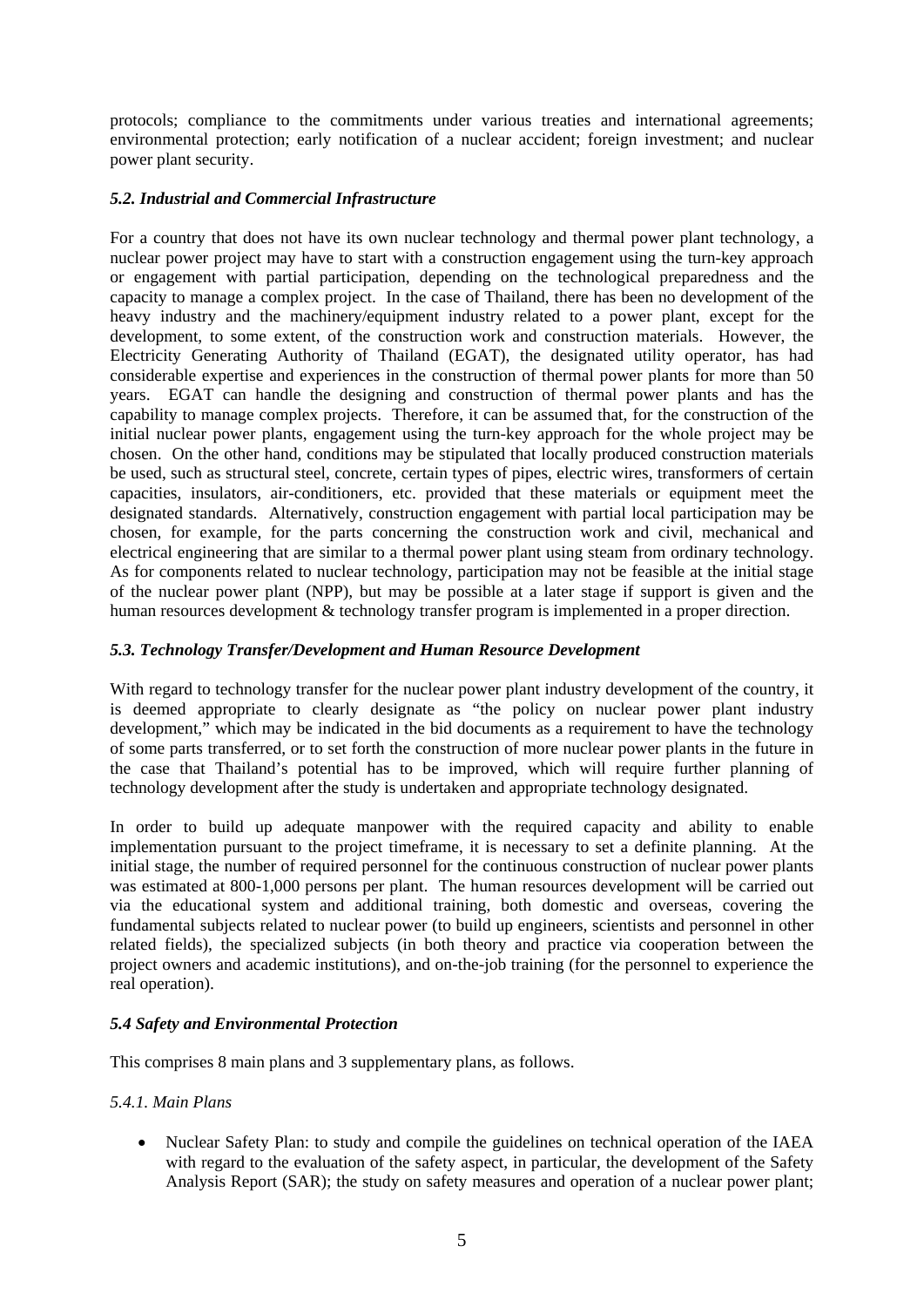including the establishment of an inspecting agency to inspect and assess the nuclear safety and radiation, the establishment of a monitoring agency to oversee the spent fuel and radioactive waste management, and the establishment of an independent regulatory body, i.e. the Nuclear Regulatory Body, to regulate the nuclear safety and to protect the environment.

- Management Plan: to study and analyze the security and safeguards requirements with regard to the development of safety control technology and the environmental protection of a nuclear power plant; to foster the recognition of spent fuel and radioactive waste intermediate and final handling needs; and to assess the requirements of technical/expert personnel in the fields of environment and safety.
- Radiation Protection Plan: to minimize the people's exposure to radiation, by creating the capacity to evaluate the risks from the use of atomic radiation and undertaking a study on the long-term impact on the population, with reference to relevant international agencies. The activities to be undertaken under this plan are, among others, the study on the hazards and risks presented by the nuclear power plant operation, and the creation of recognition, awareness and knowledge of the guidelines on the protection against the atomic radiation, as prescribed by the United Nations Scientific Committee on the Effects of Atomic Radiation (UNSCEAR).
- Human Resources Development Plan: to gather and develop manpower with knowledge and capability to implement the nuclear power program, including the human resources development via the educational system and additional training, both domestic and overseas. Under the Plan for Safety and Environmental Protection, emphasis will be placed on manpower development in terms of knowledge and skills needed to forge ahead the nuclear power program, which involves manpower development in the fields of nuclear safety technology, radiation and environmental impact resulting from the nuclear power program implementation.
- Environmental Protection Plan: to study and develop the guidelines on safety and environmental impact assessment (EIA) of the nuclear power program, by studying and compiling information related to the standards of environment impact consideration and analysis to be in conformity with the IAEA criteria/guidelines and other related international standards on safety and environment.
- Emergency Planning: to develop an emergency plan on the protection against and remedy for public hazards resulting from the development of an electricity generation project using nuclear power, involving the notification and extinguishment of the emergency, the control of the severity level of the emergency, the rehabilitation and remedy after the emergency, and the provision of first aid in the case of emergency. Also taken into account will be the communication with and involvement of the local and national government and the coordination among concerned agencies at the community, regional and national levels.
- Nuclear Fuel Cycle Plan: to study/consider the necessity to arrange for fuel storage and regulations for spent fuel management, and to study/consider a temporary storage of spent fuel, by gathering information about spent fuel management technology used by nuclear power plants in different countries and surveying for a suitable site, if needed.
- Radioactive Waste Management Plan: to study the handling of radioactive waste from a nuclear power plant, by studying the methods, planning and surveying for a suitable site for radioactive waste storage; to examine the current capability to manage radioactive waste; and to review options for ultimate disposal of high level radioactive waste, by gathering information about radioactive waste management technology used by nuclear power plants in differing countries and surveying for a suitable site, if needed.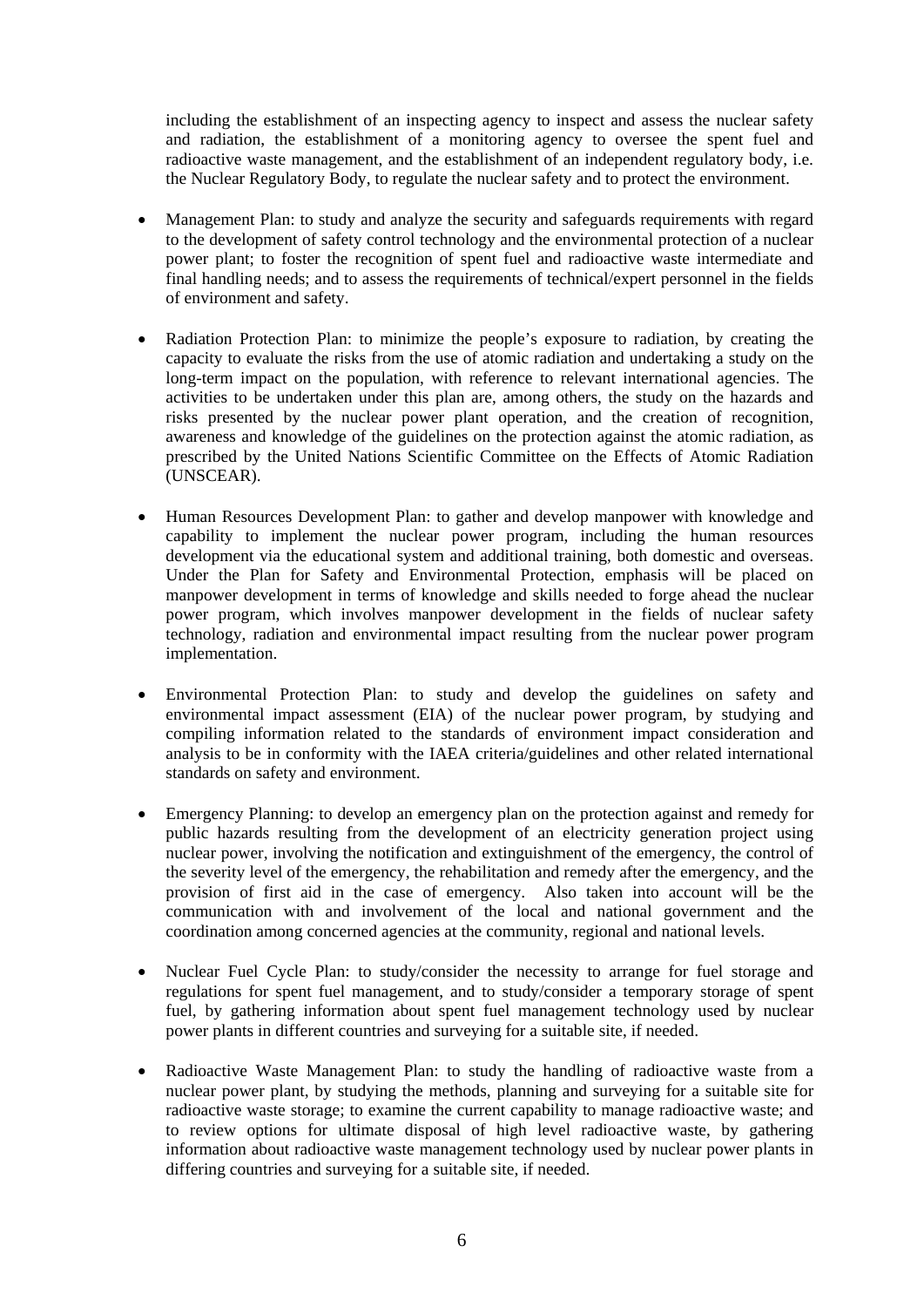### *5.4.2. Supplementary Plans*

- Plan on the National Position: to create knowledge, understanding and awareness of the public regarding electricity generation using nuclear power, and to provide the public with knowledge and understanding of nuclear power regarding the safety from radiation and environmental management.
- Plan on the Site and Supporting Facilities: to plan for the study, survey and consideration of no less than five (5) potential sites for the nuclear power plant construction, based on the IAEA criteria as well as related standards and issues, i.e. the social issues (public acceptance and participation), economics, natural resources and environment, etc.
- Plan on Legislative Framework: to amend the law on environment and safety to cover the impacts resulting from the development of a nuclear power project, involving, among others, planning of the environmental quality management, establishment of environmental quality standards, determination of pollution control standards from emission sources, and law enforcement and penalties.

### *5.5. Public Information and Public Acceptance*

The nuclear power program development will be efficiently carried out if the public participation can be achieved. It is, therefore, necessary to expedite the public information work to provide the public with relevant information and to foster accurate knowledge and understanding, through unified and cooperative efforts. As for negative news and information about nuclear power plants, they are still influential and have created public excitement as well as fear. Therefore, it is necessary to expeditiously give the explanation and dissolve concerns of the people. Moreover, among the academia and mass media, there are both supportive and opposing views; hence, communication must be extensive to get access to target groups, using the proactive approach.

As for the policy on public information, implementation guidelines on public information will be set up step by step so as to foster among the general public the knowledge, understanding, acceptance, cooperation, support and trust with regard to the nuclear power program, and implementation must be carried out on a continuous basis. In so doing, there is a need to mobilize the knowledge resources, human resources and organizations dealing with nuclear power to launch the public information in a harmonious and unified manner. Promotion and support should be made to use every potential media channel with a view to achieving the public acceptance of the nuclear power program.

# *5.6. Preparation of the Nuclear Power Utility Establishment*

A nuclear power plant project involves a lot of complexities and has more implementation processes than those for an ordinary thermal power plant project. These processes will have to be carried out one after another, with a definite timescale. In order that the nuclear power project implementation would be efficient and comply with the given project timeframe, there is a need to devise definite planning.

It is also essential to plan for the establishment of a regulatory body at the national level to support and regulate the nuclear power plant industry. Currently, the application for a license and the monitoring of a power plant are administered by the authorities of various agencies under different ministries; hence the process is very time-consuming and overlaps with one another. The approach that the regulatory body and the authorities to issue licenses relevant to the nuclear power plant operation are merged into one independent body is under consideration.

The feasibility study of the nuclear power program will begin with the selection of suitable nuclear technology. Issues to be taken under consideration include: safety standards and operation experience;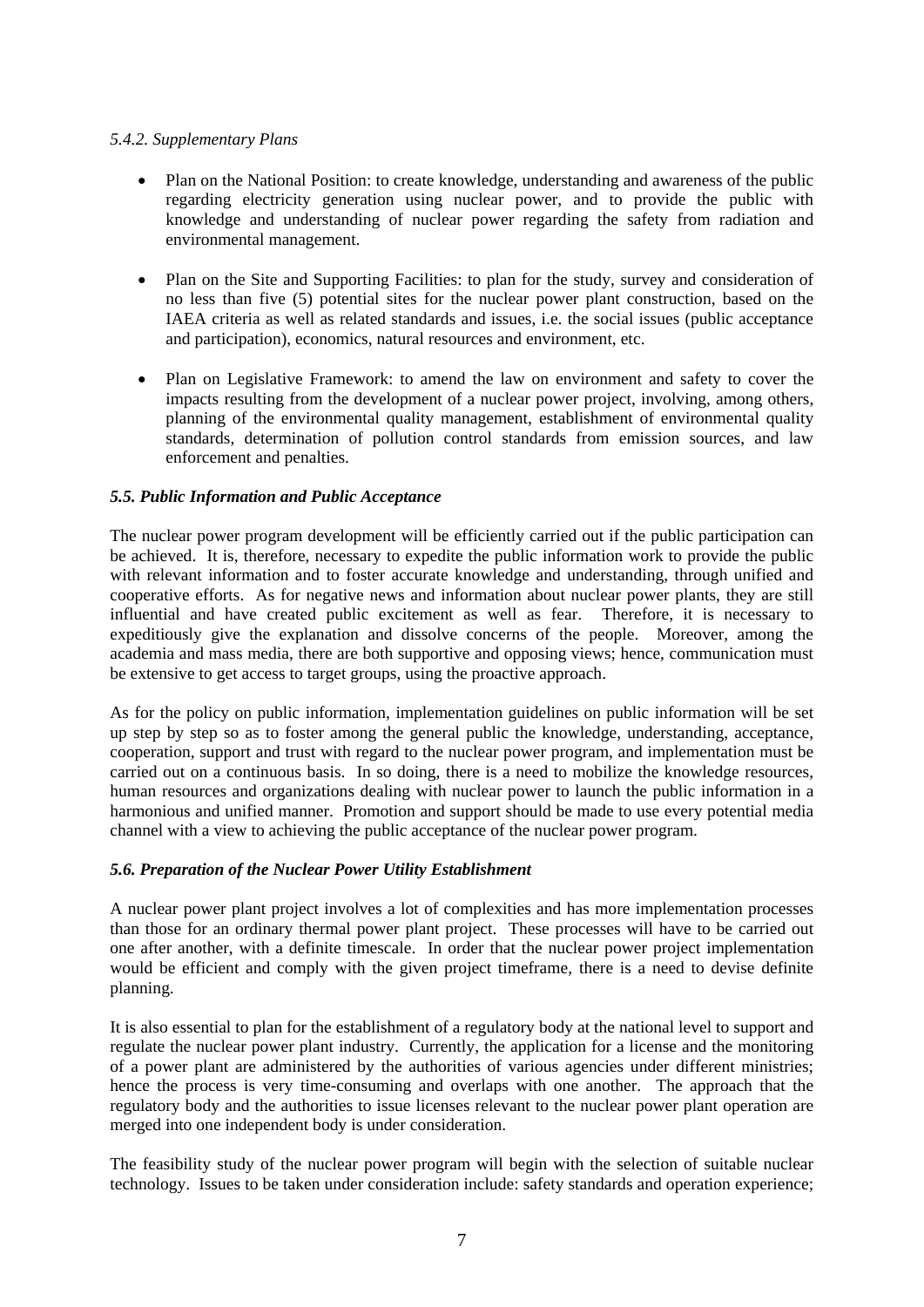waste management; technical aspects; supply of fuel, equipment and related services; and approach to technology development in order to reduce overseas dependency (self-sufficiency and self-reliance). Then, survey and selection candidate sites will be carried out, with due consideration of safety aspects and human & environmental effects; simultaneously, deliberation can be carried out on the appropriateness in terms of economic and social aspects. Technology and site will be the key indicators of the overall project costs, which comprise capital investment costs, fuel costs and operation & maintenance costs, including the costs for infrastructure development, plant decommissioning and radioactive waste management, etc.

# **6. FUTURE ACTION PLANS**

# *6.1. Legal and Regulatory Systems and International Commitments*

- Establish/amend comprehensive nuclear laws
- Expand existing nuclear regulatory body (NRB)
- Develop human resources for NRB
- Sign the required treaties and conventional laws

Draft Action Plan during 2008-2020: see Table 1.

### Table 1. Draft Action Plan for the first three years (2008-2010)

| Activities                                          | 200<br>8 | 20<br>09 | 20 | 20 | 20<br>12 | 20 | 20 | 20 | 20 | 20<br>17 | 20 | 20 | 20 |
|-----------------------------------------------------|----------|----------|----|----|----------|----|----|----|----|----------|----|----|----|
|                                                     |          |          | 10 | 11 |          | 13 | 14 | 15 | 16 |          | 18 | 19 | 20 |
| 1. Study and appraise<br>international<br>treaties, |          |          |    |    |          |    |    |    |    |          |    |    |    |
| agreements,                                         |          |          |    |    |          |    |    |    |    |          |    |    |    |
| international laws, and                             |          |          |    |    |          |    |    |    |    |          |    |    |    |
| international standards                             |          |          |    |    |          |    |    |    |    |          |    |    |    |
| relating to a nuclear                               |          |          |    |    |          |    |    |    |    |          |    |    |    |
| power plant in order to                             |          |          |    |    |          |    |    |    |    |          |    |    |    |
| elicit their essential                              |          |          |    |    |          |    |    |    |    |          |    |    |    |
| which<br>elements<br>are                            |          |          |    |    |          |    |    |    |    |          |    |    |    |
| the<br>necessary<br>to                              |          |          |    |    |          |    |    |    |    |          |    |    |    |
| drafting of the Thai                                |          |          |    |    |          |    |    |    |    |          |    |    |    |
| Legislation<br>on<br>a                              |          |          |    |    |          |    |    |    |    |          |    |    |    |
| nuclear power plant                                 |          |          |    |    |          |    |    |    |    |          |    |    |    |
| 2. Draft comprehensive                              |          |          |    |    |          |    |    |    |    |          |    |    |    |
| nuclear laws                                        |          |          |    |    |          |    |    |    |    |          |    |    |    |
| existing<br>3. Expand                               |          |          |    |    |          |    |    |    |    |          |    |    |    |
| <b>NRB</b>                                          |          |          |    |    |          |    |    |    |    |          |    |    |    |
| 4.<br>Start to develop                              |          |          |    |    |          |    |    |    |    |          |    |    |    |
| human resources for<br><b>NRB</b>                   |          |          |    |    |          |    |    |    |    |          |    |    |    |
| 5. Sign the required                                |          |          |    |    |          |    |    |    |    |          |    |    |    |
| treaties<br>and                                     |          |          |    |    |          |    |    |    |    |          |    |    |    |
| conventional laws)                                  |          |          |    |    |          |    |    |    |    |          |    |    |    |
| License<br>6.<br>for                                |          |          |    |    |          |    |    |    |    |          |    |    |    |
| construction permit                                 |          |          |    |    |          |    |    |    |    |          |    |    |    |
| for<br>7.<br>License                                |          |          |    |    |          |    |    |    |    |          |    |    |    |
| commission permit                                   |          |          |    |    |          |    |    |    |    |          |    |    |    |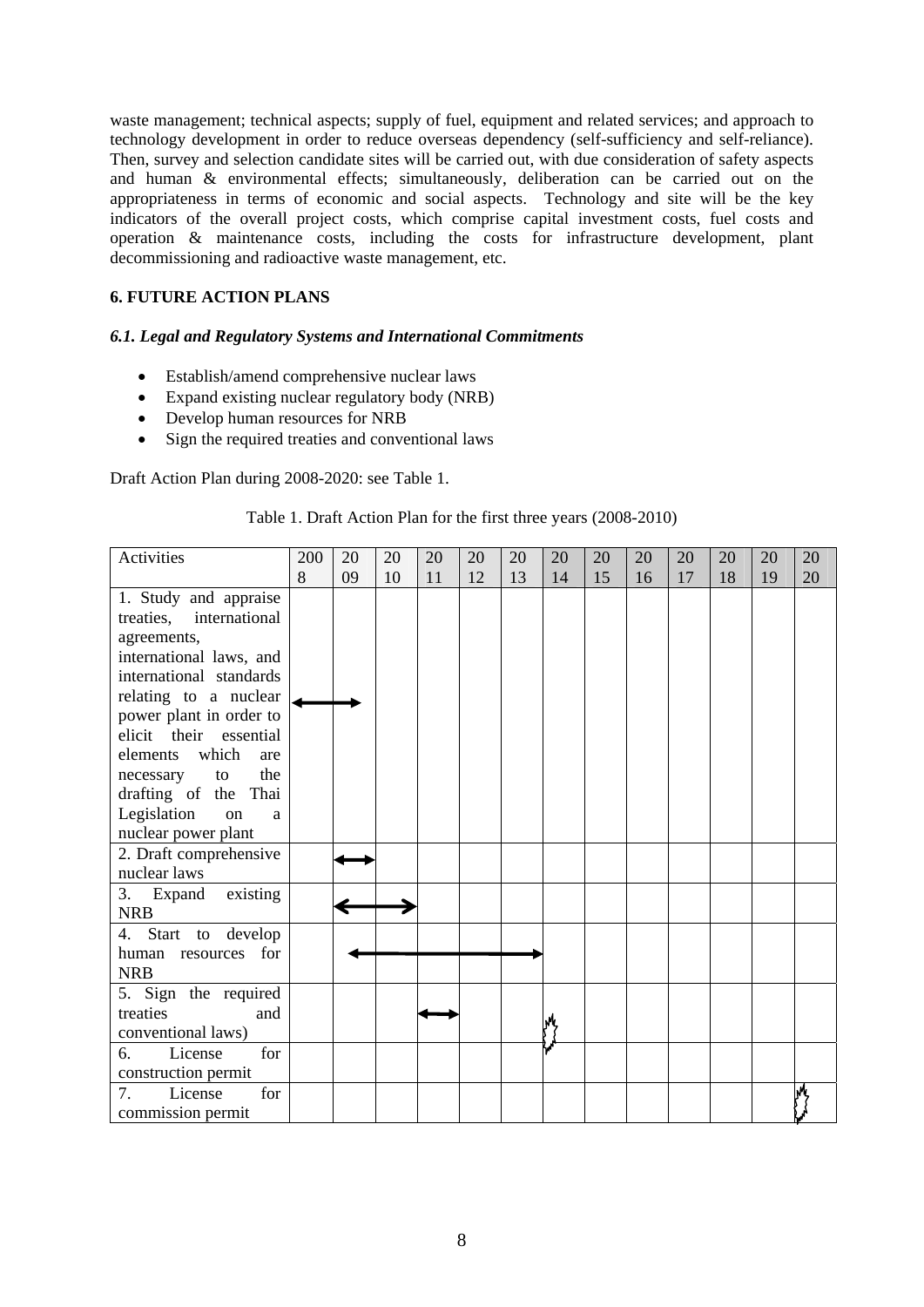### *6.2. Industrial and Commercial Infrastructure*

A significant change in the structure of Thailand's economic system began around 1985 when the economic system began to divert from being dependent on agricultural products and food to the modern industry and services. Such a change was reflected in the export structure. Before 1985, the value of agricultural product export (including fishery) had been higher than the export of industrial products. In 1985, the value of the industrial product export was first higher than the agricultural product export.

At the initial stage, the industrial product export comprised mostly the products that were labor intensive, such as clothes, shoes, artificial flowers and jewelry since the newly industrialized countries (NIC) in Asia had moved their production bases to Thailand and other countries in Southeast Asia. The NIC have, instead, shifted to the development of export of products using higher technology. Later, when Thailand's advantage of the labor-intensive industrial production for export was challenged by lower labor costs of such countries as China, Indonesia and Vietnam, it was necessary for Thailand to shift to the industrial development using medium to high levels of technology, for example, computer components, electrical appliances, electrical circuits, automobiles and spare parts. The changing export structure has brought about the change in the Thai industrial structure. However, the industrial growth so far has been quantitative; most of goods production has added value only at the initial level and the production is made to order, having the advantage in terms of low labor cost but still depending on import of raw materials, capital and technology. According to the study and analysis of the Office of the National Economic and Social Development Board (NESDB) in 2006, using Thailand Competitiveness Matrix in the quantitative analysis of the competitiveness of each field of the industries, the present industries can be categorized into three groups as follows:

### *6.2.1. The High Potential Group*

This group has high competitiveness and is, therefore, interesting because its production and trading potential are quite higher than other industries and its market share is also high i.e. the automobiles, petrochemicals and plastic, chemicals, electronics, rubber products, etc industries.

### *6.2.2. The Group that Needs Development*

The production & trading potential and the world market share of this group is moderate i.e. furniture, beverage, pharmacy, textile/fashion, electrical appliances, etc industries.

### *6.2.3. The Group that Needs Improvement*

The production  $\&$  trading potential and the world market share of this group is low i.e. machinery, metal, ship/train/airplane components, non-metal, paper, tobacco, etc. industries.

As for the preparedness of the industrial infrastructure to accommodate the investment in a nuclear power plant in Thailand, it is necessary to develop and strengthen the domestic metal industry, which is the upstream industry, to accommodate the development of other industries related to the power plant. However, at present, there is no upstream metal industry (iron smelting) in Thailand. In the year 2005, the cabinet approved the policy on the promotion and support of the upstream metal production. Two private companies have shown interest, i.e. G-Steel and Sahaviriya Groups.

### *6.3. Technology Transfer/Development and Human Resources Development*

Preparedness in terms of human resources is considered vital to a nuclear power plant (NPP) project. In order to build up adequate manpower with the required capacity and ability to enable the implementation pursuant to the project timeframe, it is necessary to set a clear plan for human resources development for the NPP project. Therefore, this Strategic Plan for the Technology Transfer and Human Resources Development has been developed based on the Manpower Development for Nuclear Power framework of the International Atomic Energy Agency (IAEA) to be the guidelines for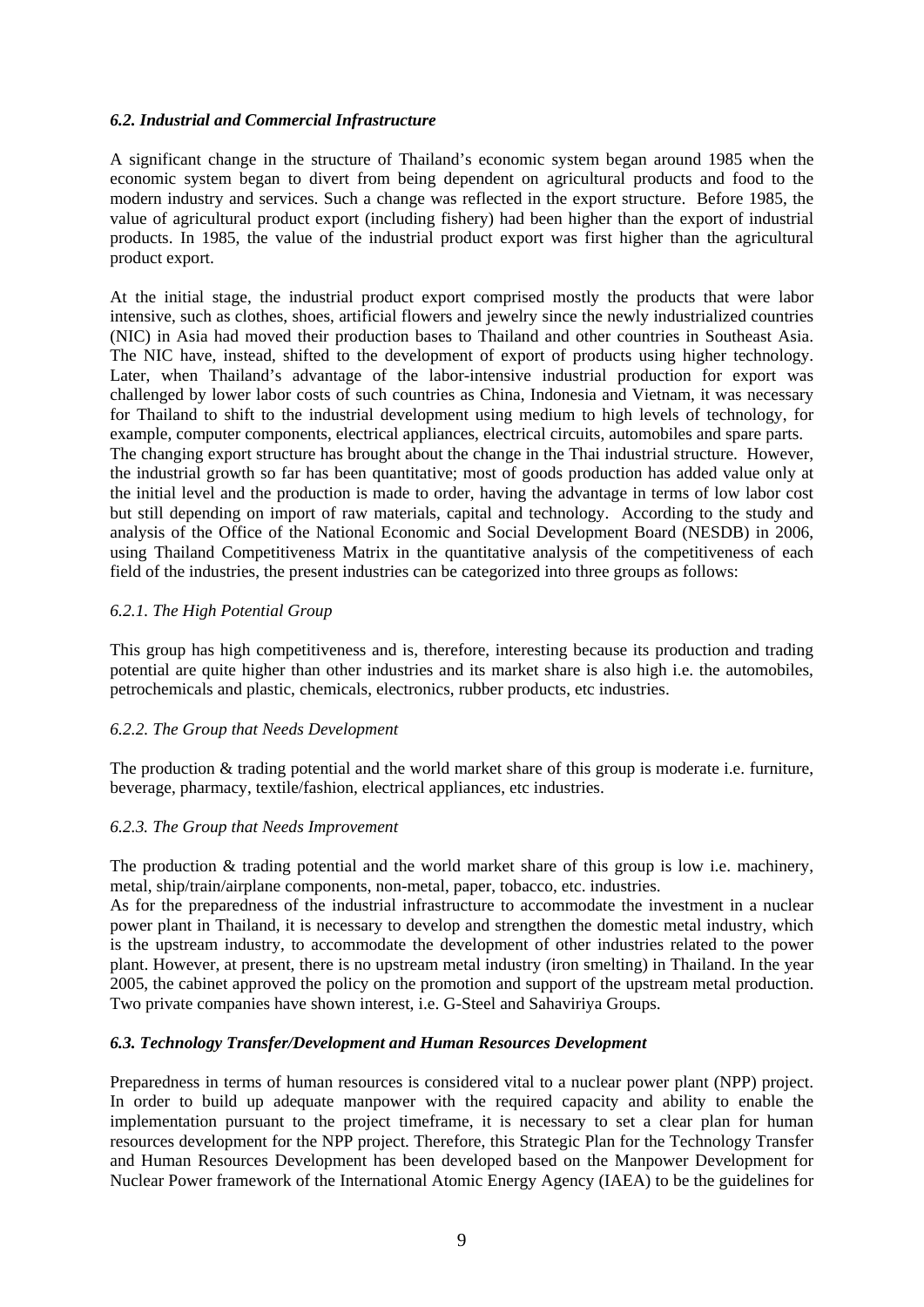human resources development and transfer/development of nuclear technology in the future. Focus will; however, be placed on the Pre-project phase.

For the first NPP project, the pre-project activities will commence when serious consideration is given to the nuclear power option and will complete when a final decision is made to start the project ("GO NUCLEAR"). The work will involve: 1) the power system planning, 2) the project feasibility study and 3) project site survey. During the pre-project, the planning on human resources for the work in other phases in the future should be carried out concurrently because the human resources development (HRD) is a key process and is time consuming.



*Fig 1: Proportion of HR Deployment for the Pre-project Activities (Note: The personnel required for other phases are yet to be developed)* 

Future action to develop human resources for the Pre-project: See Figure 1.

The number of personnel required for each work is classified into the levels of graduates, technicians and general staff (excluding administration, finance, management and general labor work, as follows.

- Personnel for nuclear power program planning: Graduate level approximately: 5-10 persons (engineering: 4-8; economics: 1-2)
- Personnel for Pre-project: for the Pre-project phase of a 600-1,300-MWe nuclear power plant project, Graduate/technician level approximately: 31-43 persons
- Monitor & liaise with related agencies/experts: power plant engineering (1)
- Power system planning electrical engineering  $(2-3)$ ; economics  $(1-2)$ ; technicians (computer program) (1-2)
- Feasibility study engineering  $(7-12)$ ; economics  $(2)$ ; laws  $(1)$
- Site survey– engineering, geology; hydrology; meteorology; ecology and other related fields  $(5-7)$

### *6.4. Safety and Environmental Protection*

The development of the implementation guidelines on the safety and environmental protection is based on the guidelines of the IAEA and the guidelines on the development of Environmental Impact Assessment (EIA) report of the Office of Natural Resources and Environmental Policy and Planning. The future activities to be pursued, summarizing as follows.

• The amendment to the environmental and safety laws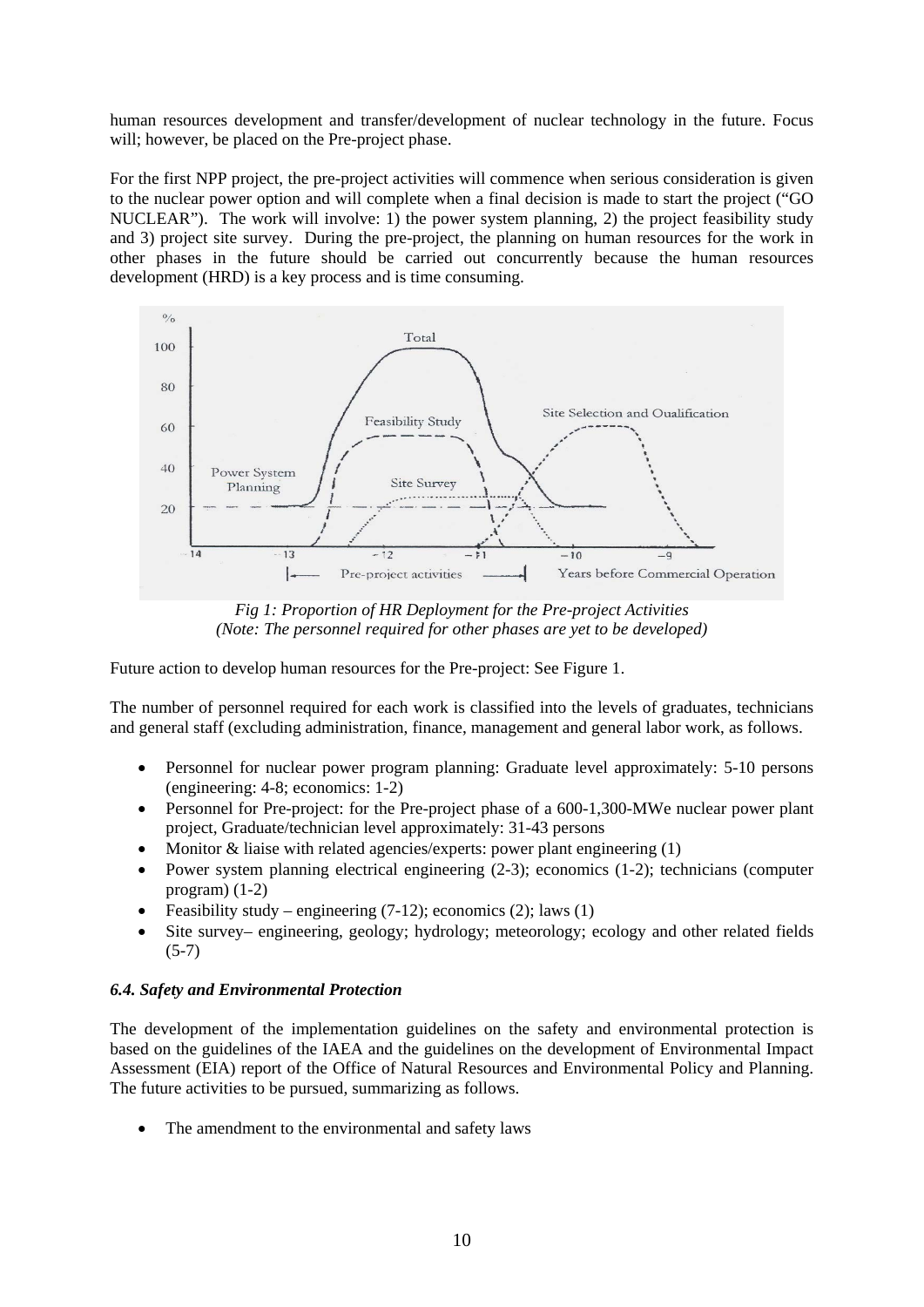- The development of an EIA report on the development of an NPP project, covering the selection methodology of potential project sites, project details, existing surrounding conditions, environmental impact assessment and determination of environmental measures
- The collaboration with the Utility to study and evaluation of the potential of the prospective sites for the development of a nuclear power plant (NPP) project. Consideration will cover four major issues concerning the social, economic and natural resources & environmental aspects, i.e. physical resources, biological resources, value of the deployment by humans and value to the quality of life
- The human resources development to equip the personnel with knowledge and expertise in the nuclear technology, nuclear safety, environmental impact, public health services provision as well as emergency operations
- The building-up of the institutional preparedness in relation to safety and environment
- The development of a national plan on the protection against and remedy for the public hazards and the emergency plan accommodating the development of an NPP project
- The development of technology
- The creation of knowledge, understanding and recognition among the general public of the power generation using nuclear power, covering both positive and negative impacts, and the preparedness of the general public for the protection and reduction of adverse impacts resulting from the project operation

### *6.5. Public Information and Public Acceptance*

### *6.5.1. Target Groups: Comprise*

- Academic institutions
- Social organizations
- Political organizations
- Economic organizations
- Media organizations
- Religious organizations
- Public sector organizations
- Woman and housewife groups
- General public

### *6.5.2. Public Communication Strategies*

- Design strategic approaches to reach individual target groups, which are appropriate and correspond with the news receiving behavior of each target group
- Create the networks of alliances to disseminate knowledge and facts, and to induce the target groups to accept, cooperate and support the project
- Liaise with the government media, both person media and public media, to publicize the facts to the people in order to foster their understanding and acceptance of the project
- Coordinate with academic institutions to disseminate and incorporate subjects on nuclear power into the curriculums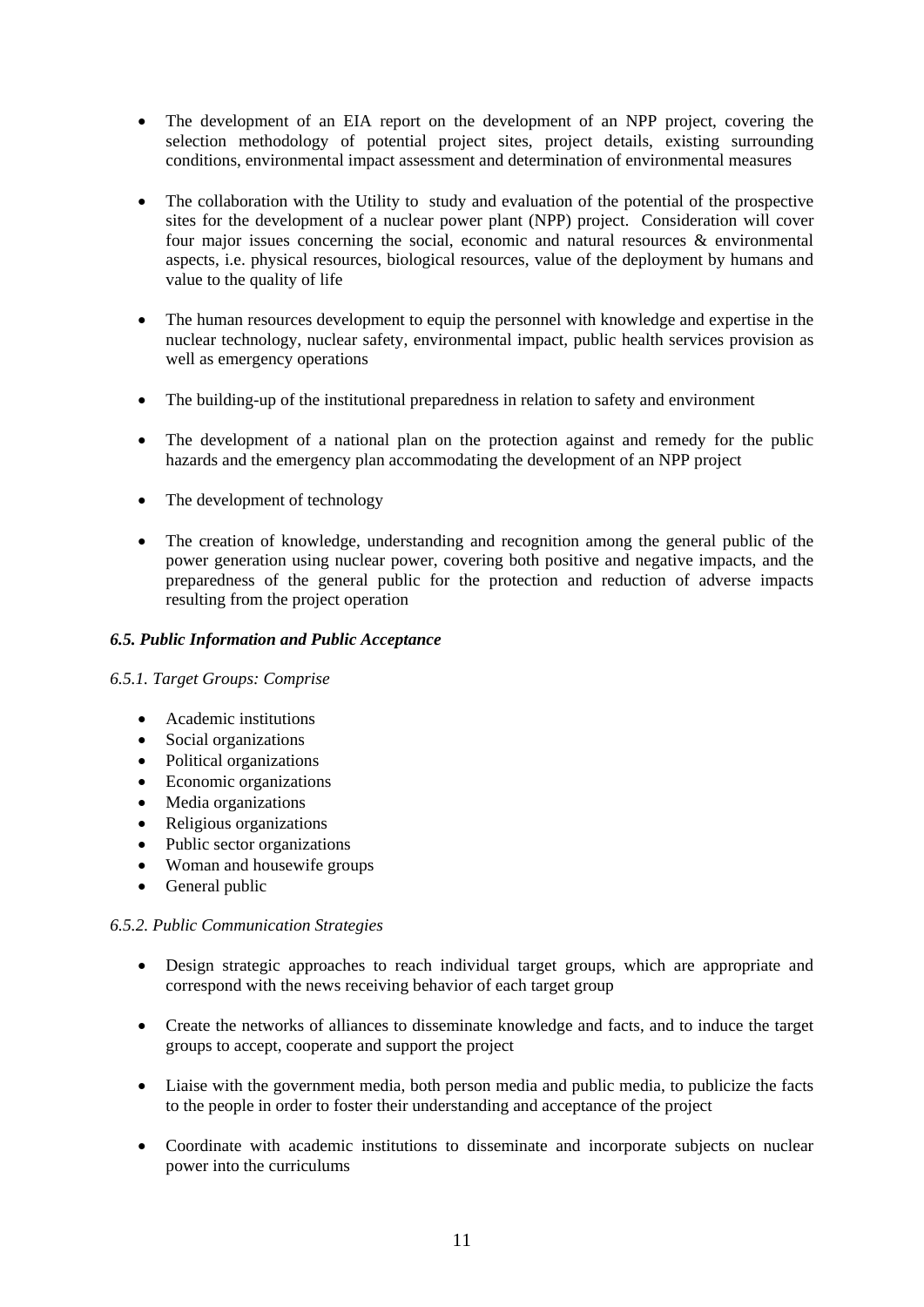- Provide training for the PR presenters on electrical power and nuclear power to ensure their accurate knowledge and understanding of the issues
- Establish the Nuclear Power Plant Exhibition Centers and the Nuclear Call Centers
- Select the media types and media activities that effectively attract individual target groups

# *6.5.3. Media*

- Person media
- Printed media
- Audio-visual media
- Events and Activities
- Information Technology (IT) media

# *6.5.4. Public Communication Plans*

- Plan for attitude survey and research
- Plan for the production of PR materials
- Plan for the promotion and dissemination
- Plan for special activities
- Plan for the overall administration

# *6.5.5. Expected Outcomes*

- The general public and target groups will have better understanding of nuclear power, which will lead to their acceptance of the nuclear power plant project
- The agencies and personnel dealing with nuclear power will forge ahead in a synergy to materialize the nuclear power plant construction
- The misunderstanding and fear of nuclear power will be reduced
- Coordination and cooperation will be better
- The nuclear power plant construction can be completed as scheduled

# *6.6. Preparation of the Nuclear Power Utility Planning*

### *6.6.1. Preparation of organizational structure*

According to the nuclear power project schedule, the pre-project activities will be carried out during 2008-2010. These activities include infrastructure establishment, utility preparation, and public education and participation. Electricity Authority of Thailand (EGAT), a government owned utility under the Ministry of Energy, will be mainly responsible for the utility preparation works, i.e. survey and evaluation of the potential sites, project feasibility study, initial environmental examination and human resources development for utility. The nuclear power project will be implemented during 2011- 2013, the construction is to be started in 2014, and Thailand's first nuclear power plant is to be completed for commercial operation in 2020.

### *6.6.2. Nuclear Power Plant Feasibility Study (Pre-project activities Study) which is one of the Pre-Project Activities (Power system planning, Feasibility study, and Site Survey)*

In conclusion, there are many challenges for Thailand embarking of the nuclear power programme. It is essential to plan for the establishment of a regulatory body at the national level to support and regulate the nuclear power plant industry. Currently, the application for a license and the monitoring of a power plant are administered by the authorities of various agencies under different ministries; hence the process is very time-consuming and overlaps with one another. The approach that the